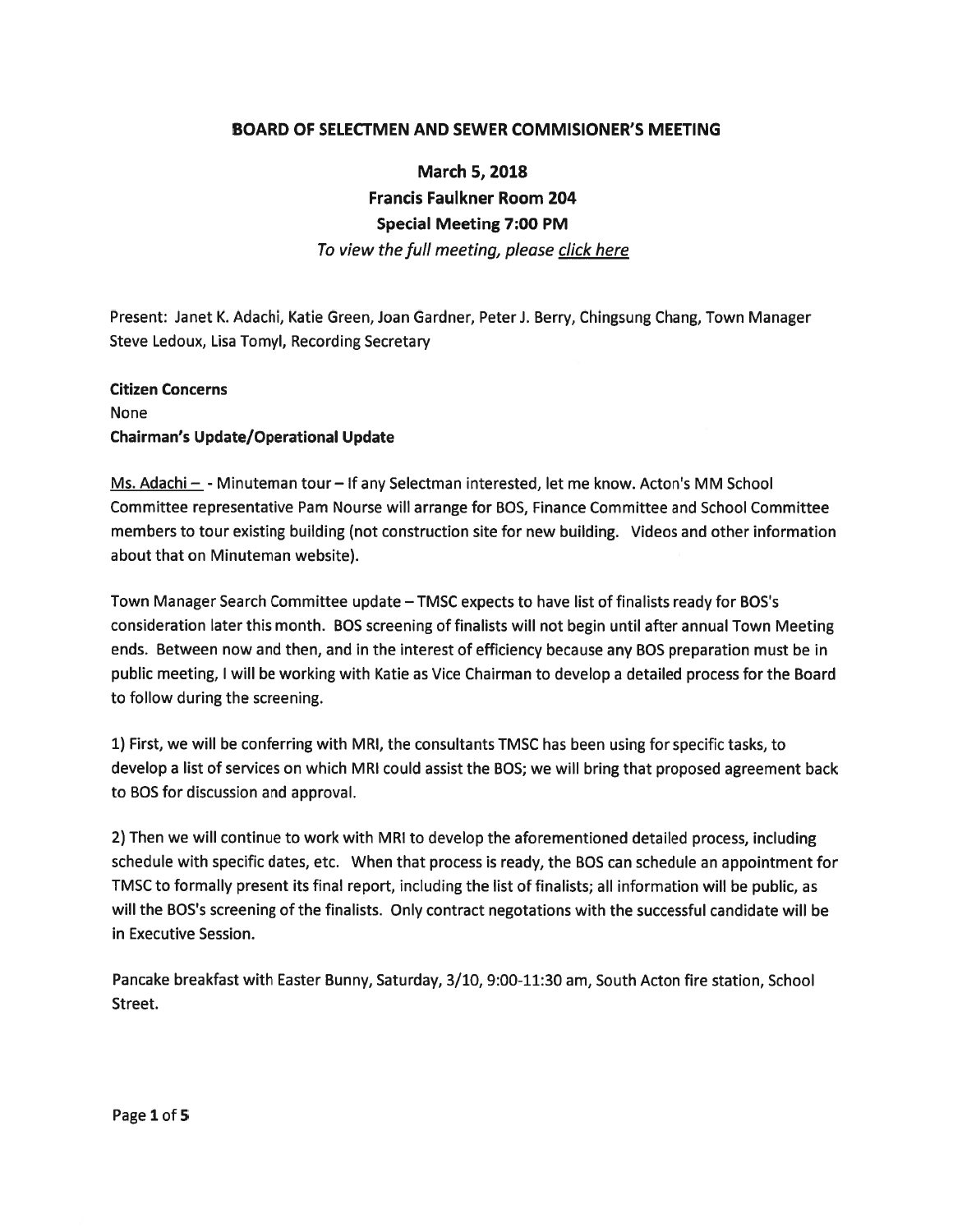Acton Area League of Women Voters annual Civics Bee, Saturday, 3/10, Room 204. BOS members and Town Manager have been enthusiastic participants in pas<sup>t</sup> years and some of us will be there again on Saturday.

446 Mass. Ave. Ch. 40B project — public info, session, Monday, 3/12, Room 204. 100% affordable rental project for age 62+ with elevator service. Developer is Steve Joncas, who did old high school project. 31 1-BR rentals, lower end of income spectrum: 60% AMI or below. Sewer, public water; architect is very positive about heat-pumps and is considering for this project.

AA-LWV candidates forum, St. Patrick's Day, Saturday, 3/17, 2:00 pm, Conant School. Contested BOS, School Committee and AWD races.

Acton Conservation Trust annual meeting, Sunday, 3/18, Room 204.

Daylight saving time starts Sunday, 3/11.

Mr. Ledoux - ALG met last Wed and finalized the ALG plan for the TM warrant including FY20-22. Cyclone bomb hit Friday — town fared well only <sup>8</sup> incidents with trees on power lines. Didn't ge<sup>t</sup> too bad and were fortunate.

### Public Hearings

All Alcoholic Beverage License and Common Victualler, Yang & Zhang, Inc. — Ms. Adachi read the public hearing notice. Representing Yang & Zhang is Danny Zhang and Jason Yang. Gave <sup>a</sup> brief synopsis of their <sup>p</sup>lans for <sup>a</sup> sushi and Chinese restaurant in Nagog Park. Ms. Green moves to approve the all alcoholic beverage license and common victualler license, Ms. Gardner seconds. All Ayes.

### Selectmen's Business

Water Resources Advisory Committee Water Study Presentation — Robert Sekular presented <sup>a</sup> power point presentation to the Board.

Mr. Berry commented that Acton Water District has links on their website regarding long term water studies.

Matt Mostellar (AWD) - difference in the long range planning - this seems to be looking at all the topics we are looking at and is all under one umbrella.

Ms. Green commented that asking for money so late in the season is not going to be available and to look towards outside groups and grants for consultants and funding. Ms. Adachi mentioned that they will need to consult with the Town Manager as far as availability for permanen<sup>t</sup> town staff assistance. Mr. Sekular commented that he is looking for approva<sup>l</sup> to move forward with <sup>p</sup>hase one with the financial limitations and limited staff assistance.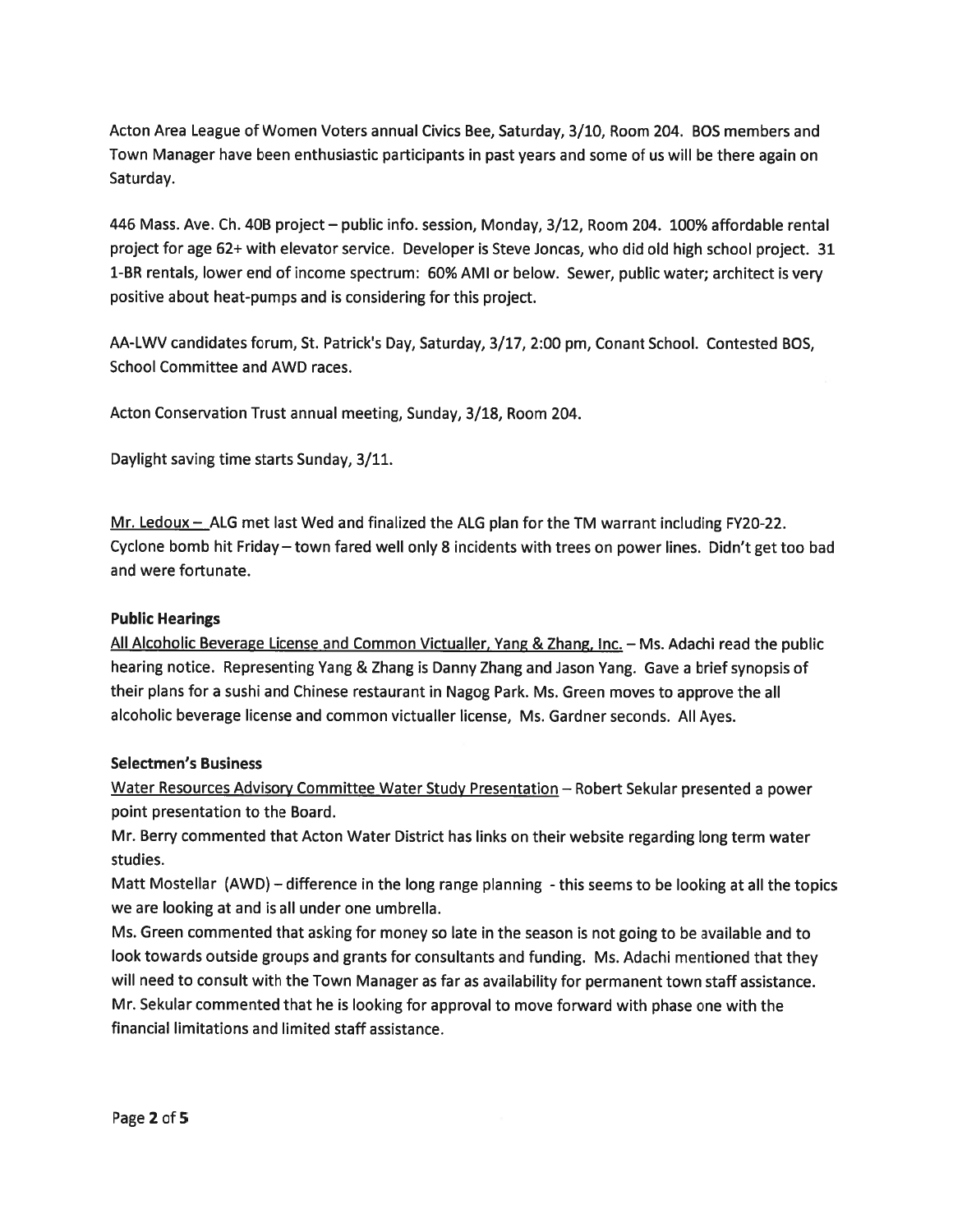Ms. Green suggested to move forward with <sup>a</sup> workshop and work with Selectmen liaison. When you come up with an outline with Phase II, come back to the BOS in September when the budget is worked out for financial suppor<sup>t</sup> set aside for money for consultants.

Ms. Gardner - should move forward with the workshop

Matt Mostellar – saw some of the draft but has not had a chance to see the final – has provided guidance and numbers for WRAC. Would like to work with the committee to provide information before the workshop occurs.

Robert Sekular — will work with Ms. Gardner setting up the workshop and also with the Acton Water District.

Barry Rosen — AWD is involved with this and was discussed at <sup>a</sup> Commissioner's meeting. The Commissioner's will be involved with the project and would help financially with it.

Terra Friedrichs, West Acton — issue is water and was the lone Selectmen to create the WRAC. Water District does article forecast and planning, and the BOS and Town Manager has jurisdiction over Land Use. So Land Use creates the demand. Talked about water planning fees, requesting town staff to find documents for her and her "cat" (when referring to the term "we") since it is difficult to find documents if they are in paper form.

Ms. Adachi feels the workshop planning is the first step and would like to hear from the AWD more about this. Asked about what type of staff they were looking for. Mr. Sekular suggested someone that would be able to find documents and who have some hydrology experience, but any help would be appreciated.

Ms. Adachi reminded Mr. Sekular to utilize the WRAC email shell for communications to avoid any violations of the Open Meeting Law.

Danny Factor, 11 Davis Road, water is <sup>a</sup> human right and <sup>a</sup> necessity — if we were in <sup>a</sup> situation that overdevelopment in town was getting to point creating the potential for <sup>a</sup> water emergency. It could cause social unrest. If we ge<sup>t</sup> to <sup>a</sup> point that there be <sup>a</sup> strong voice that could use that language to voice the concern.

Kim Kastens, Pope Road — science is capable to provide the answers to the questions. Need to apply the science to Acton and surrounding towns to all the threats in quality and quantity.

Taxi Incentive Within Cross Town Connect — Franny Osman presented to the Board <sup>a</sup> reques<sup>t</sup> to have the Board approve <sup>a</sup> letter regarding <sup>a</sup> taxi initiative with CrossTown Connect to fill in some of the transportation gaps. The chair decided that she wanted to draft <sup>a</sup> letter that the Town Manager would sign to be submitted to MAPC instead of the standard form that was presented to the Board. Basically the application and letter would cover the 20% cost.

KG — signing now for technical assistance and not providing <sup>a</sup> subsidy for the initiative. FO — that is correct it is just for applying for the grant.

Terra Friedrichs, West Acton - supportive of the idea and use local taxi drivers - glad to see it moving forward.

Danny Factor <sup>11</sup> Davis Road as <sup>a</sup> member of COD we ge<sup>t</sup> requests from citizens having trouble getting medical transportation. CrossTown Connect has helped. Some residents need to see <sup>a</sup> specialist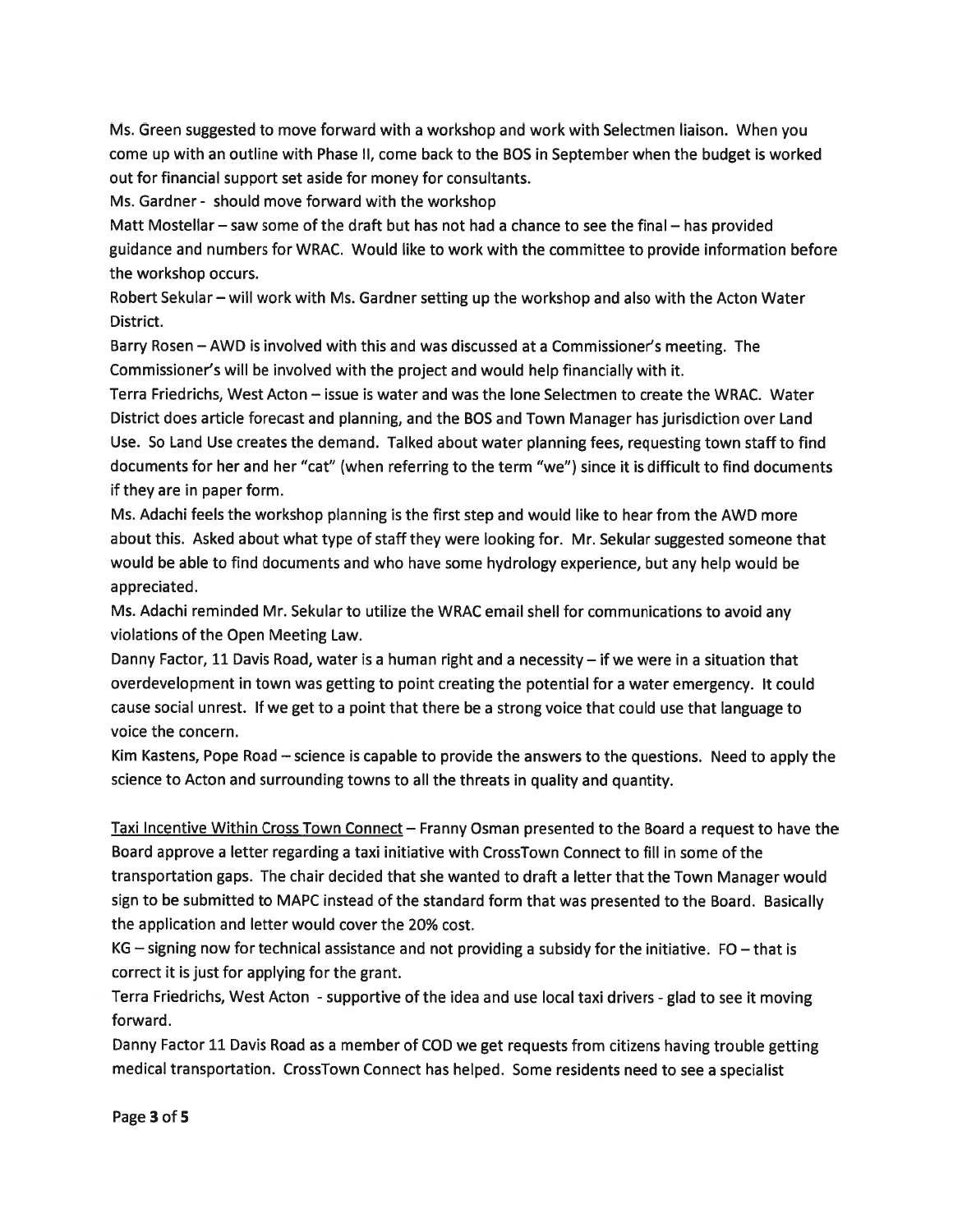outside of the travel area. There is an organization called Neighborhood Brigade made up of volunteers to provide rides to medical appointments.

Terra Friedrichs, West Acton — if you want to help with rides you can go to their website and continued to talk about transportation.

Ms. Green moves to have the Town Manager sign the Multi-Community Taxi Incentive Proposal for the Town of Acton, Mr. Berry second. All Ayes.

Approval of Proposed Wetlands Protection Act Filing Fees— Tom Tidman from Natural Resources outlined the filing fees. Went through the list of items of different permits issued.

Ms. Green questioned if he consulted with surrounding towns and if there were

any plans to do some sort of outreach to let them know about the fee changes. Mr. Tidman explained that they work with <sup>a</sup> number of engineering firms and plan to inform them to let their clients know. Terra Friedrichs, West Acton — questioned about what percentage the fee increase was — went from 20% to an increase at 50% of the state fee. Fran Portante explained that there was <sup>a</sup> 50% state fee increase and never from the DEP fees, so the Department is adding <sup>a</sup> 50% of the cost per dollar for state fees.

Mr. Berry moves to approve the proposed Wetland Act filing fees, Ms. Gardner seconds. All Ayes

Green Advisory Board Prolects for Green Communities Grant/Department of Energy Resources Funding— Mr. Berry gave an overview regarding the recommended projects for grants and does not recommend approving the current list presented as there is still some fine tuning going on. Requests to give the Town Manager the authority to sign off on the final recommendations.

Ms. Gardner moves to approve to have the Town Manager sign off the final funding requests, Ms. Green seconds. All Ayes

Selectmen Warrant Articles Assignment, Discussion on Articles <sup>11</sup> and <sup>12</sup> -

Article <sup>7</sup> — Mr. Berry moves to approve to recommend, Ms. Gardner seconds. All Ayes

Article 11 — deferred

Article 12 — deferred

Article 26 — Non-Binding Resolution — Great Road Water Supply

Ms. Green stated that there intends to be further discussion and explanation at the next scheduled meeting regarding the article and that the article refers only to <sup>a</sup> separate intermunicipal agreemen<sup>t</sup> for water supply for Great Road and not the separate Site Plan Special Permit decision.

Terra Friedrichs, West Acton — questioned why the public can't see the agreemen<sup>t</sup> if Concord has — Ms. Adachi explained that it is still in litigation.

Robert Sekular, Parkland Drive — feels that the supply to 2A is <sup>a</sup> miniscule amount compared to the bigger supply (of Nagog Pond)

Marilynn Miller — commented that the environmental impact study should be done by the contractor hired by Concord — concerned about the long term effects it may cause.

Terra Friedrichs, West Acton - questioned what litigation this (Article 26) is referring to, Ms. Adachi explained that this article is par<sup>t</sup> of <sup>a</sup> side agreemen<sup>t</sup> and not the actual Site Plan Special Permit Page 4 of 5